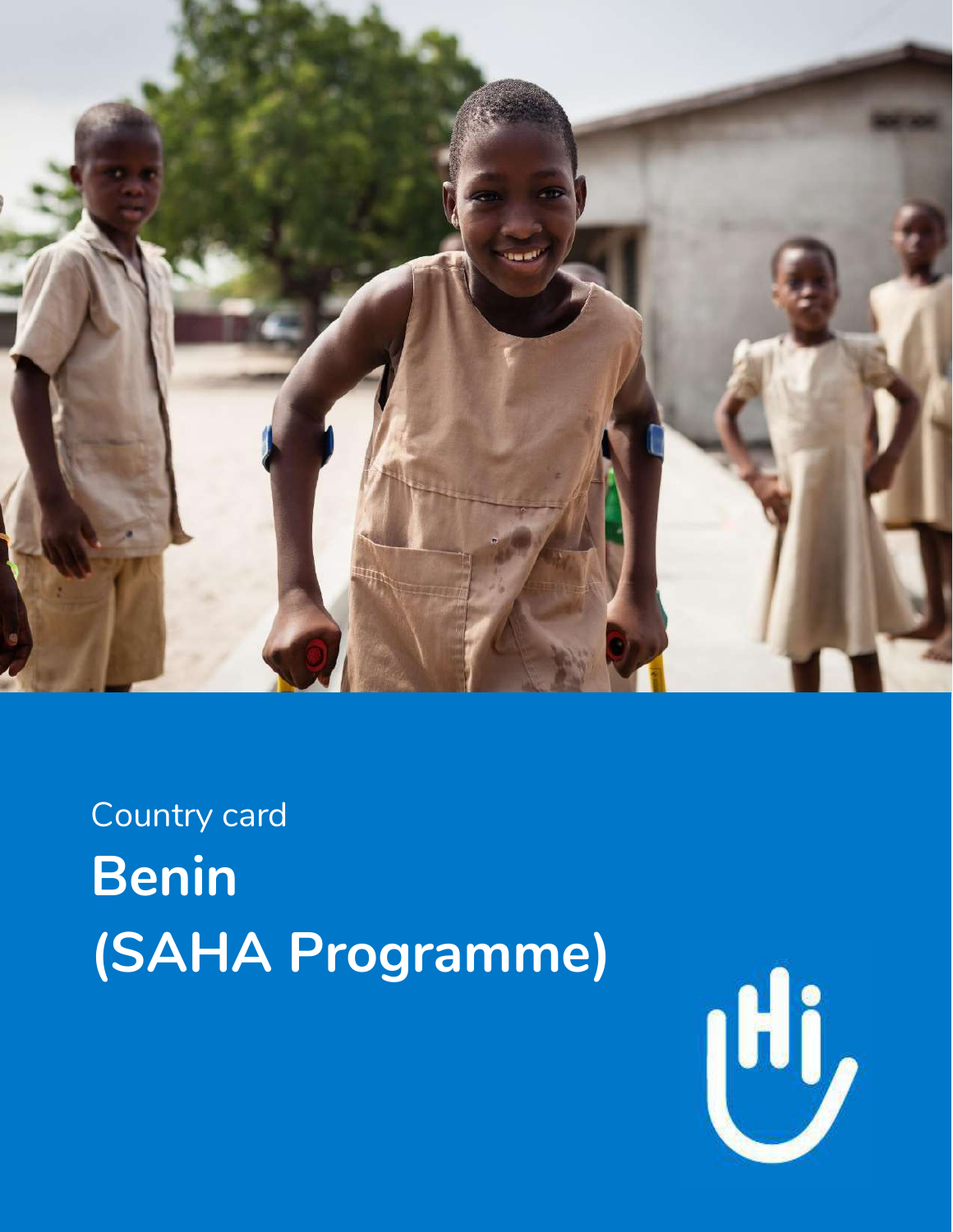

## **HI's team and where we work**

**There are 22 staff members on HI's team in Benin.** 



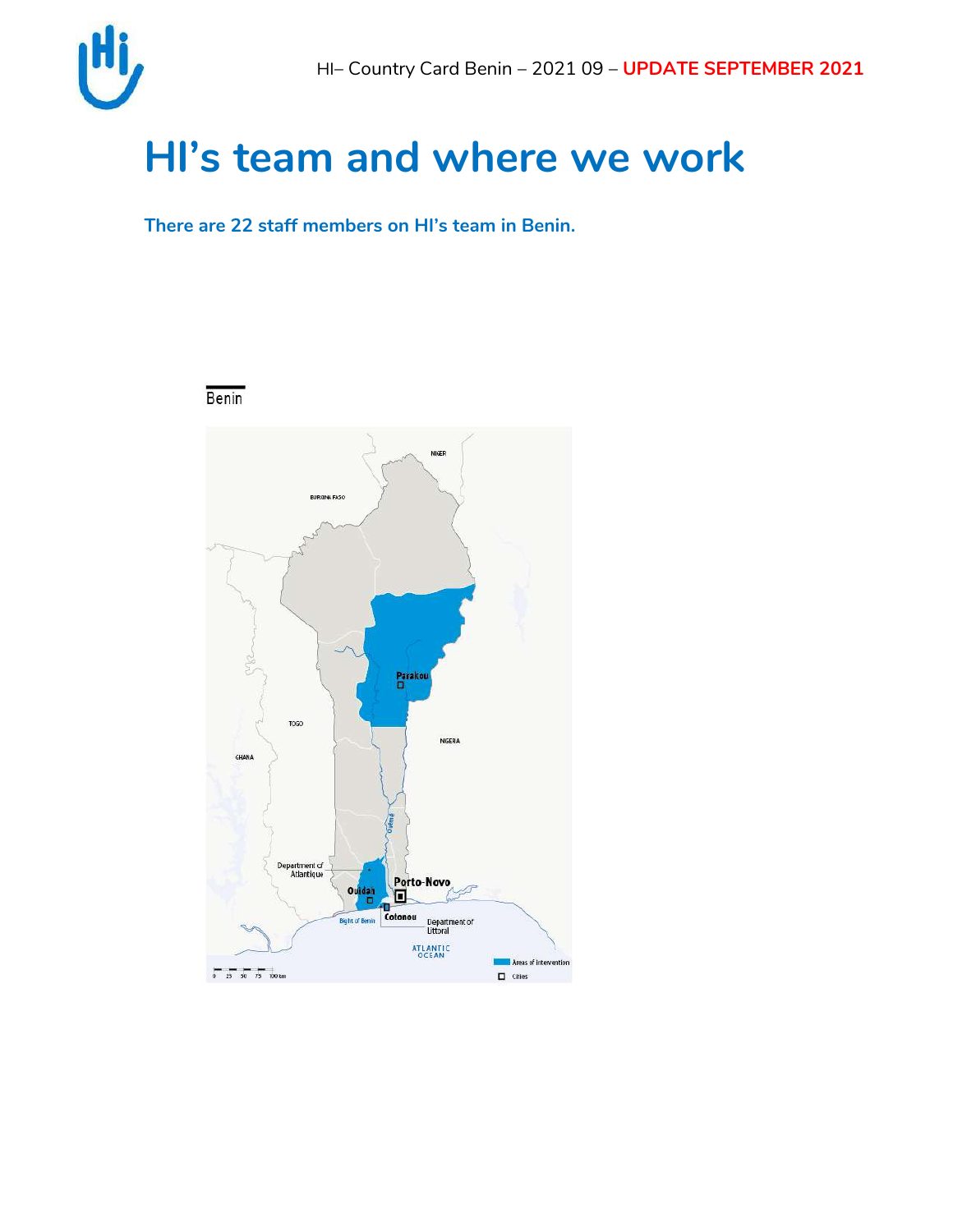

## **General country data**

### **a. General data**

| <b>Country</b>                                  | <b>BENIN</b> | <b>Neighbouring</b><br>country<br><b>TOGO</b> | <b>France</b> |
|-------------------------------------------------|--------------|-----------------------------------------------|---------------|
| Population                                      | 12,123,198   | 8,278,737                                     | 67,391,582    |
| <b>HDI</b>                                      | 0.545        | 0.515                                         | 0.809         |
| <b>IHDI</b>                                     | 0.855        | 0.822                                         | 0.98          |
| <b>Maternal mortality</b>                       | 397          | 396                                           | 10            |
| <b>Gender Related Development Index</b>         | 47.8         | 43.1                                          | 31.6          |
| Population within UNHCR mandate                 | 1,174        | 12,336                                        | 368,352       |
| <b>INFORM Index</b>                             | 4.1          | 4.6                                           | 2.2           |
| <b>Fragile State Index</b>                      | 72.5         | 85.8                                          | 30.5          |
| <b>GINI Index</b>                               | 4.2          | 2.6                                           | 31.7          |
| Net official development assistance<br>received | 360.6        | 345.1                                         | $\Omega$      |

### **b. Humanitarian law instruments ratified by the country**

| Humanitarian law instruments                             | <b>Status</b>            |
|----------------------------------------------------------|--------------------------|
| Mine Ban Treaty                                          | ratified in 1998         |
| <b>Convention on Cluster Munitions</b>                   | Ratified on 10 July 2017 |
| Convention on the Rights of Persons<br>with Disabilities | ratified in 2012         |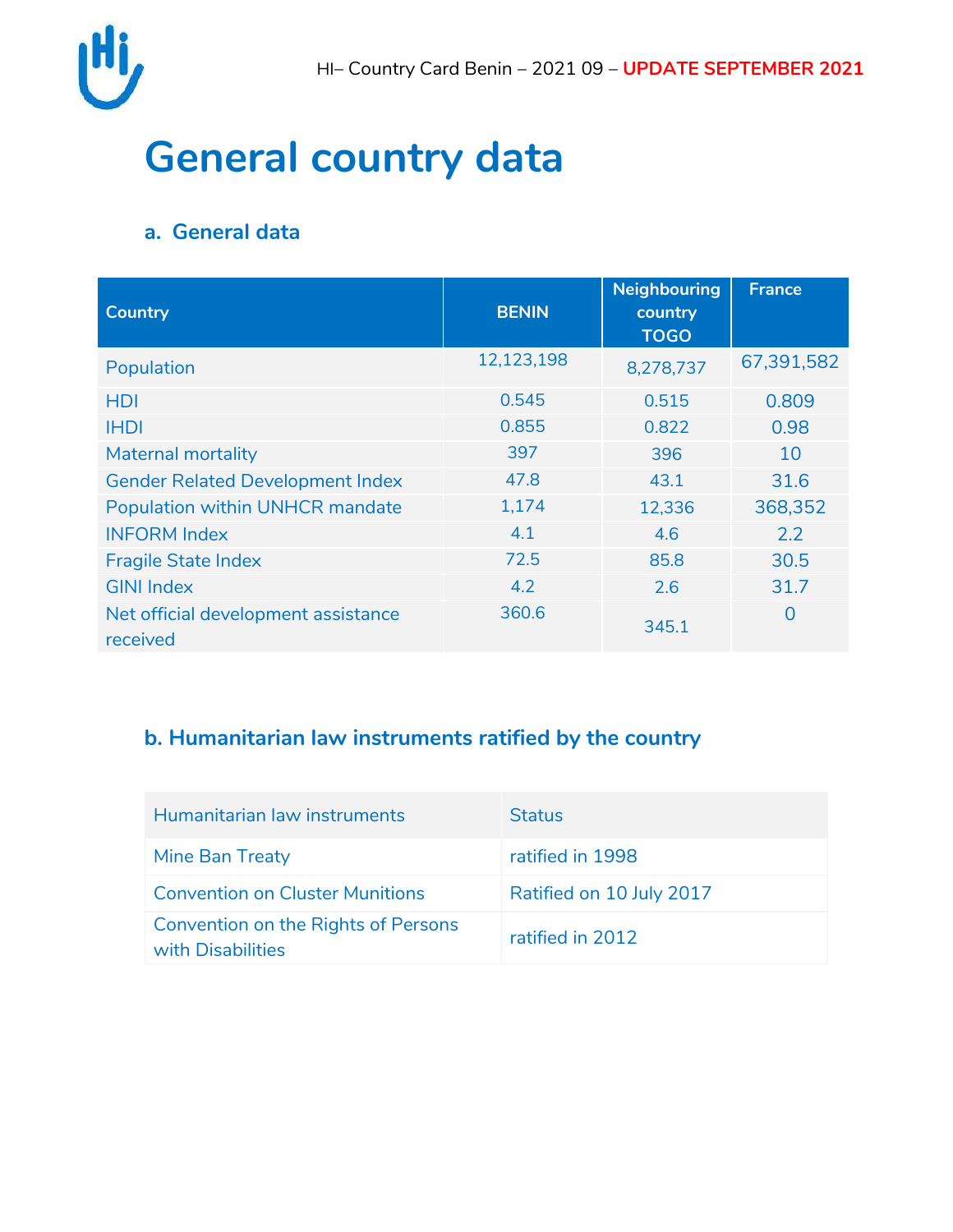

### **d. Geopolitical analysis**

#### **1. Social, cultural and demographic context**

The Republic of Benin is a West African country located in the Gulf of Guinea. Its political capital is Porto-Novo, and the economic capital is Cotonou. The country covers a surface area of almost 114,000 sq.km and has 2,123 km of borders. It is surrounded by Togo to the west, Nigeria to the east and Burkina-Faso and Niger to the north.

#### **2. Political situation**

Benin has been a stable democracy since 1990. Parliamentary elections were held in April 2019. A new electoral code banned opposition parties from taking part, leading the opposition to challenge the outcome of the elections.

#### **3. Economic situation**

Benin's economy is heavily dependent on informal re-export and transit trade to Nigeria, which accounts for about 20% of GDP, and agriculture. More than 90% of the working-age population is engaged in the informal economy which is estimated to account for 65% of total activity.

Prior to the coronavirus epidemic, which has had a negative impact on economic activity and government revenues, Benin recorded a strong economic performance between 2016 and 2019 with an average real GDP growth rate of 5.5 percent.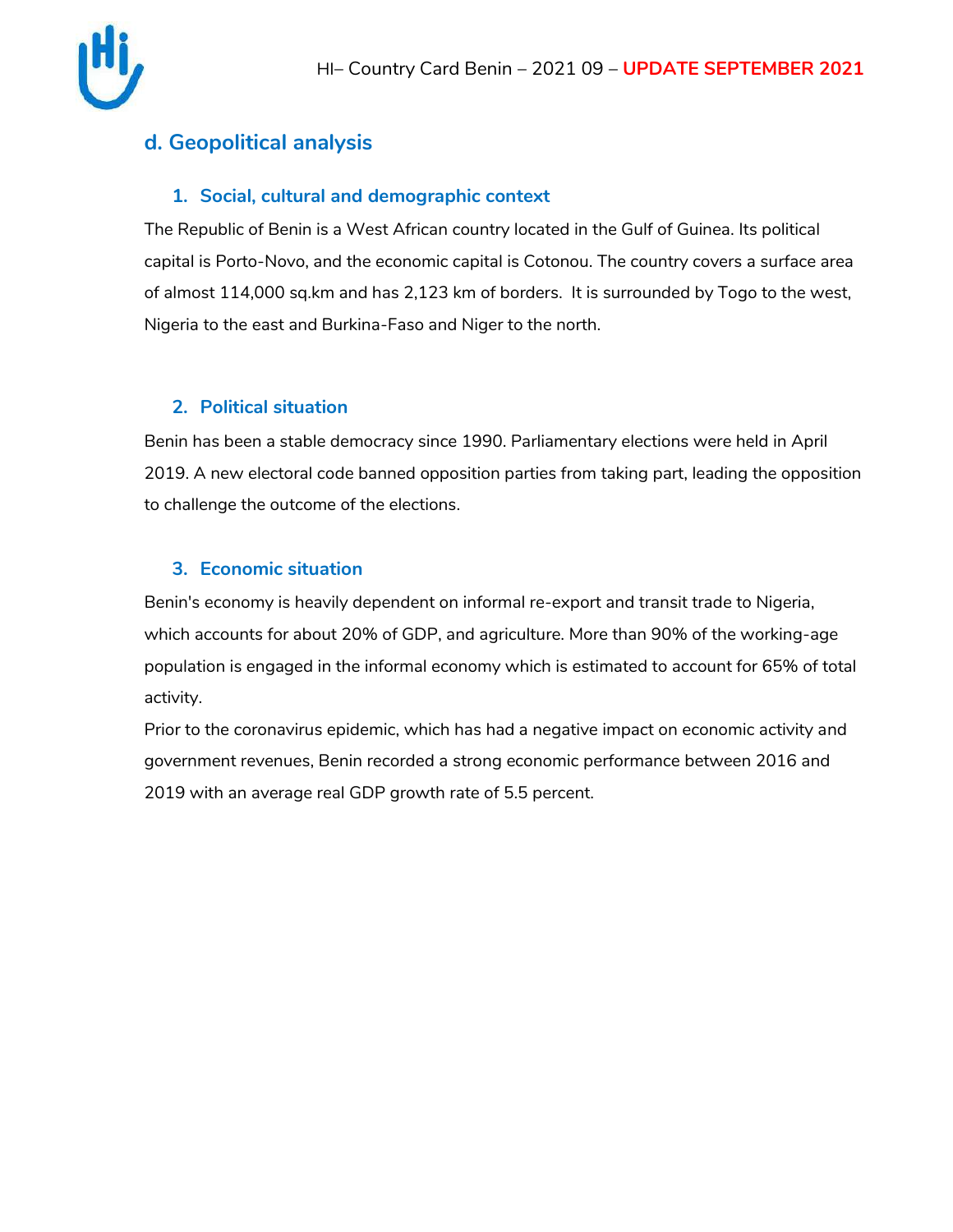

# **Summary of HI's work in the country**

The Benin programme was launched in 1999 in response to a request to train orthoprosthetic technicians at the CNHU (national hospital and university centre) in Cotonou. In 2003, the Benin programme closed due to a lack of funding.

From 2003 to 2010, HI strengthened contact between the national Buruli ulcer control programmes in Togo, Benin and Ghana. During this period, HI only deployed short missions to Benin.

In 2010, the HI office in Cotonou was reopened at the request of the Ministry of the Family and National Solidarity. HI then implemented several projects, including a lymphatic filariasis control project, a project to promote the rights of people with disabilities, a road safety project, and an inclusive local development (ILD) project. The DECISIPH project to promote the rights of people with disabilities re-energised the not-for-profit sector in Benin and became a trusted, reliable contact for the government.

From 2013 to 2017, HI implemented three projects on inclusive education, inclusive local development, and the management of the physical security of weapons and munitions. The local and inclusive development project has had a real impact in Cotonou with the development of notes for minimum accessibility standards for municipalities and the relaunch of the inclusive building code development process. HI is now considered an authority on accessibility.

In 2018, HI launched socio-economic inclusion, road safety and inclusive education projects. These were followed respectively in 2019 and 2020 by a humanitarian mine action (HMA) project and an inclusion project to improve the political and socio-economic situation of people with disabilities.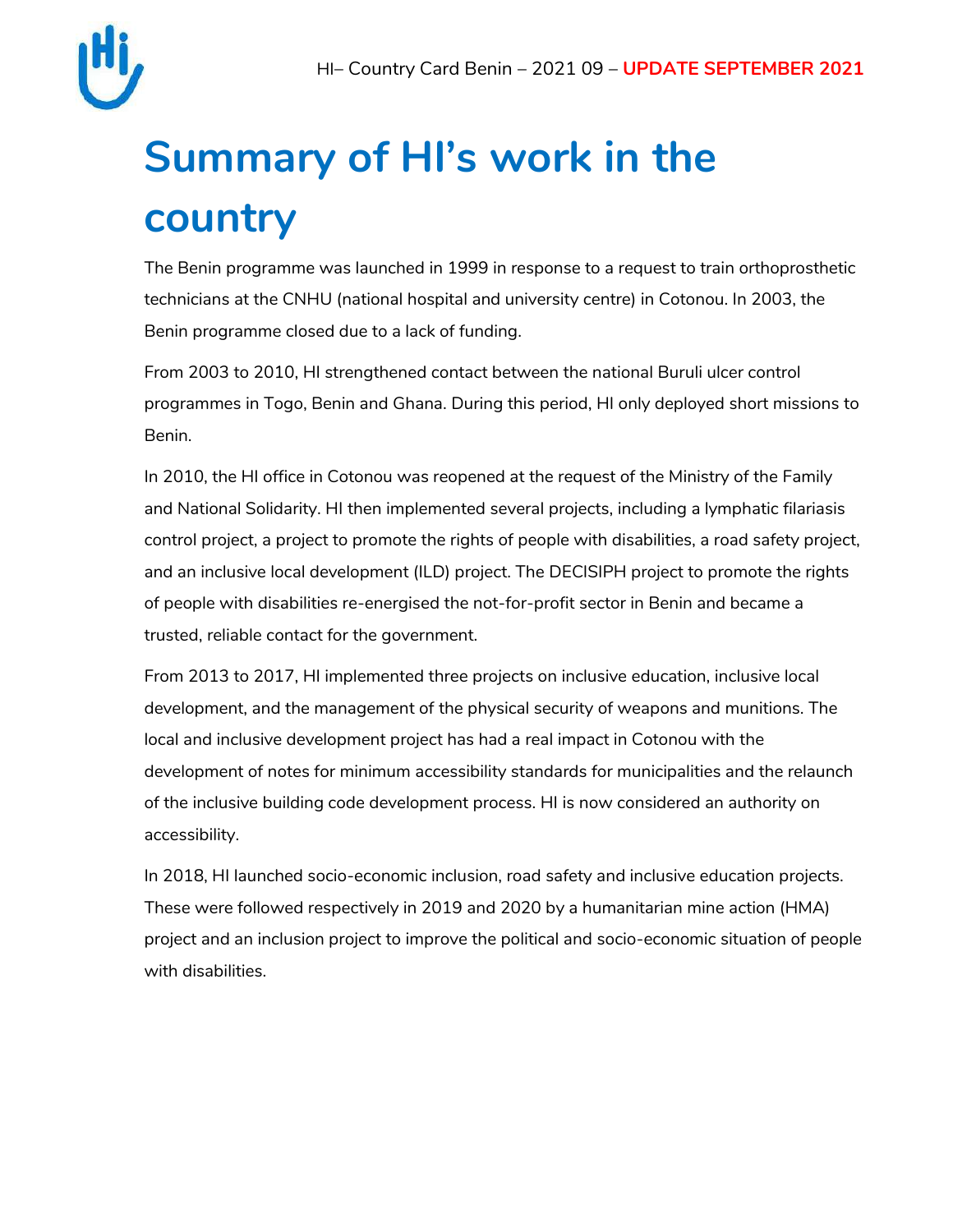

## **Overview of current projects**

Sectors where HI implements projects, focusing on beneficiaries and partners

| Main sectors                       | Project goals<br>in the sector                                                                            | Main activities                                                                                                                                | <b>Beneficiaries</b>                                                                                                                                                                                                                                                                                                                                                          | Beneficiaries at the end<br>of the project                                                                                                                                                                                                                                                                                                                                                                                                         | Partners                                                                                                                                                                                                                                                                                                                          | Location                                   | Project start<br>and end date<br>and funding<br><b>bodies</b> |
|------------------------------------|-----------------------------------------------------------------------------------------------------------|------------------------------------------------------------------------------------------------------------------------------------------------|-------------------------------------------------------------------------------------------------------------------------------------------------------------------------------------------------------------------------------------------------------------------------------------------------------------------------------------------------------------------------------|----------------------------------------------------------------------------------------------------------------------------------------------------------------------------------------------------------------------------------------------------------------------------------------------------------------------------------------------------------------------------------------------------------------------------------------------------|-----------------------------------------------------------------------------------------------------------------------------------------------------------------------------------------------------------------------------------------------------------------------------------------------------------------------------------|--------------------------------------------|---------------------------------------------------------------|
|                                    |                                                                                                           | <b>Safe and Inclusive Mobility Project</b>                                                                                                     |                                                                                                                                                                                                                                                                                                                                                                               |                                                                                                                                                                                                                                                                                                                                                                                                                                                    |                                                                                                                                                                                                                                                                                                                                   |                                            |                                                               |
| Safe and<br>inclusive<br>transport | Improve<br>conditions for<br>road users<br>based on<br>effective road<br>safety<br>management<br>in Benin | • Draft and adopt a<br>new highway code<br>• Empower and<br>engage road safety<br>actors to implement<br>a national road<br>safety action plan | $\bullet$ 26,000 vulnerable<br>young road users<br>$\bullet$ 25 representatives<br>of Civil Society<br>Organisations and<br>Disabled People's<br>Organisations<br>working in the field<br>of road safety<br>$\bullet$ 20 managers and<br>officers from the<br><b>National Road</b><br><b>Safety Centre</b><br>(CNSR)<br>$\bullet$ 10 trainers and<br>1,000 police<br>recruits | • Road users including<br>vulnerable young road<br>users (15-29 years old)<br>• Ministries and technical<br>departments in charge<br>of transport and health<br>• Professionals in the<br>road safety sector<br>• Public and private<br>companies<br>• Disabled People's<br>Organisations and Civil<br><b>Society Organisations</b><br>including those working<br>in the field of road<br>safety<br>• The gendarmerie and<br>national police force | • Ministry of Public<br>Works and<br>Transport (MTPT)<br>National Road<br><b>Safety Centre</b><br>(CNSR)<br>• National Network<br>of Road Safety<br>Associations<br>(RENASER)<br>Networks of<br>Journalists and<br>Road Safety<br><b>Facilitators</b><br>(REJASER), and<br>the Network of<br>Road Safety<br>Partners<br>(REPASER) | Littoral and<br>Atlantique<br>départements | 01.2018-<br>12.2021<br><b>DGD</b>                             |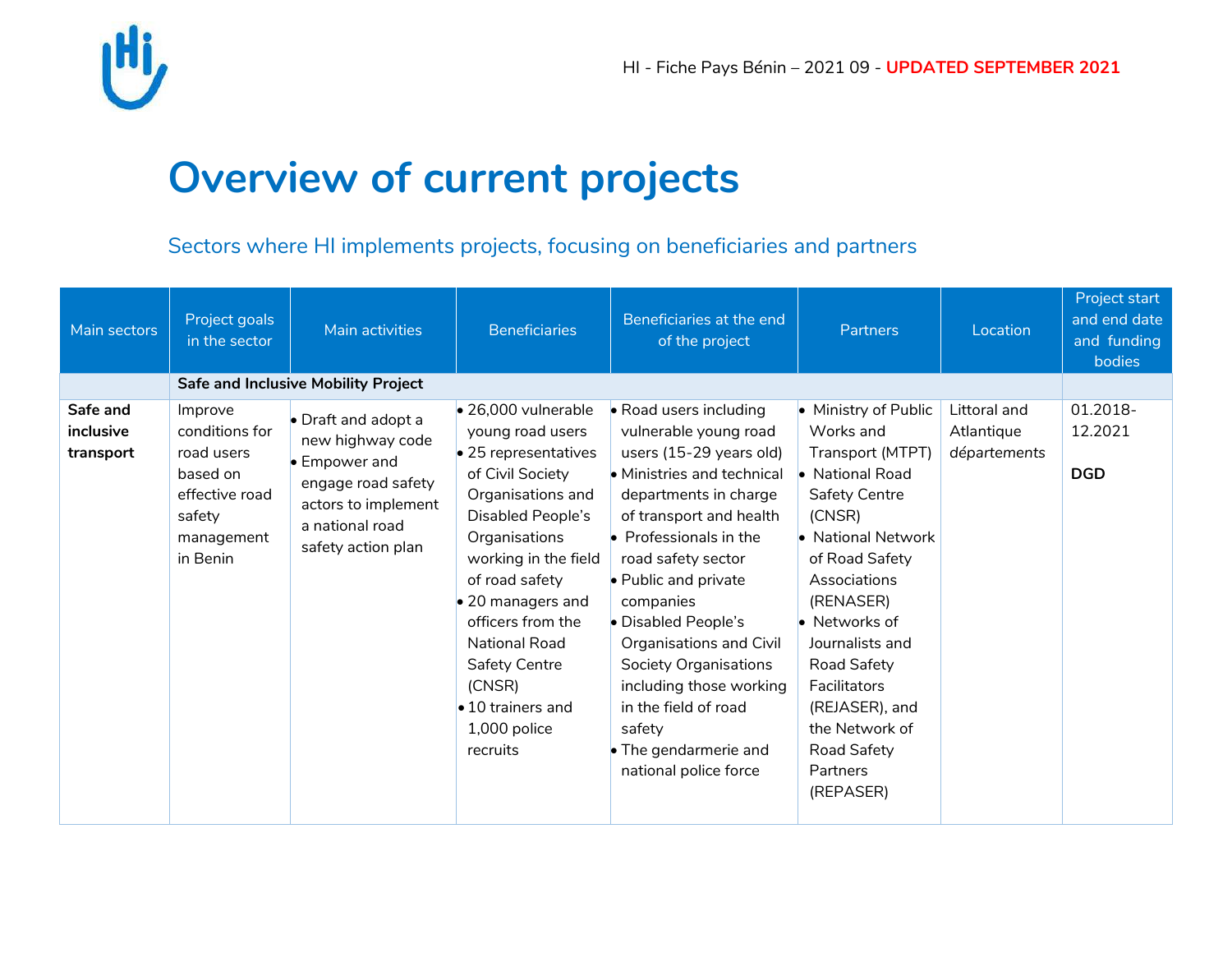

|                                | <b>Inclusive Employment Project</b>                                                                    |                                                                                                                                                                                                                                                                                                     |                                                                                                                                                                                                                                  |                                                                                                                                                                                                                                                                                                                                                                                                                                                                                                      |                                                                                                                                                                                        |                                            |                                     |
|--------------------------------|--------------------------------------------------------------------------------------------------------|-----------------------------------------------------------------------------------------------------------------------------------------------------------------------------------------------------------------------------------------------------------------------------------------------------|----------------------------------------------------------------------------------------------------------------------------------------------------------------------------------------------------------------------------------|------------------------------------------------------------------------------------------------------------------------------------------------------------------------------------------------------------------------------------------------------------------------------------------------------------------------------------------------------------------------------------------------------------------------------------------------------------------------------------------------------|----------------------------------------------------------------------------------------------------------------------------------------------------------------------------------------|--------------------------------------------|-------------------------------------|
| Economic<br>inclusion          | Develop an<br>inclusive<br>economy and<br>employment<br>for people<br>with<br>disabilities in<br>Benin | • Local employment<br>access assessment<br>for people with<br>disabilities<br>• Capacity-building for<br>the National<br><b>Employment Agency</b><br>(ANPE) and training<br>centres<br>• Disability<br>awareness-raising<br>for companies<br>· Implementation of a<br>support fund for<br>companies | • 620 young people<br>with disabilities<br>$\bullet$ 3 training and<br>social development<br>centres<br>$\bullet$ 40 company<br>executives<br>$\bullet$ 10 companies<br>$\bullet$ 5 inclusive<br>employment<br>service providers | •Young unemployed<br>people with disabilities<br>$(15-34 \text{ years old})$<br>·Inclusive employment<br>service professionals<br>including training<br>centres, Micro Finance<br>Institutes and banks<br>·Public, private and<br>specialised companies<br>· Public institutions<br>including job centres<br>· Social partners<br>· Disabled People's<br>Organisations and Civil<br><b>Society Organisations</b><br>including those<br>working in the field of<br>Corporate Social<br>Responsibility | · National<br>employment<br>agency (ANPE)<br>• Federation of<br><b>Disabled</b><br>People's<br>Organisations in<br>Benin (FAPHB)<br>• Training and<br>social<br>development<br>centres | Littoral and<br>Atlantique<br>départements | 01.2018-<br>12.2021<br><b>DGD</b>   |
|                                |                                                                                                        |                                                                                                                                                                                                                                                                                                     |                                                                                                                                                                                                                                  | • Local and national<br>public authorities                                                                                                                                                                                                                                                                                                                                                                                                                                                           |                                                                                                                                                                                        |                                            |                                     |
|                                |                                                                                                        | Project: Health, education and livelihoods in Africa: a sustainable inclusion approach                                                                                                                                                                                                              |                                                                                                                                                                                                                                  |                                                                                                                                                                                                                                                                                                                                                                                                                                                                                                      |                                                                                                                                                                                        |                                            |                                     |
| <b>Inclusive</b><br>governance | Improve<br>disability<br>policies and<br>the socio-                                                    | • Assess the<br>capacities of<br>Disabled People's<br>Organisations                                                                                                                                                                                                                                 | • 180 members of 12 • Young people with<br>networks of<br>Disabled People's                                                                                                                                                      | disabilities<br>• Disabled People's                                                                                                                                                                                                                                                                                                                                                                                                                                                                  | • Federation of<br><b>Disabled</b><br>People's<br>Organisations                                                                                                                        | Cotonou and<br>Parakou<br>municipalities   | 01.2020-<br>12.2022<br><b>NORAD</b> |
|                                | economic<br>conditions of                                                                              | • Participatory local<br>assessment:                                                                                                                                                                                                                                                                | Organisations will<br>be trained                                                                                                                                                                                                 | Organisations and Civil<br><b>Society Organisations</b>                                                                                                                                                                                                                                                                                                                                                                                                                                              | in Benin<br>(FAPHB)                                                                                                                                                                    |                                            |                                     |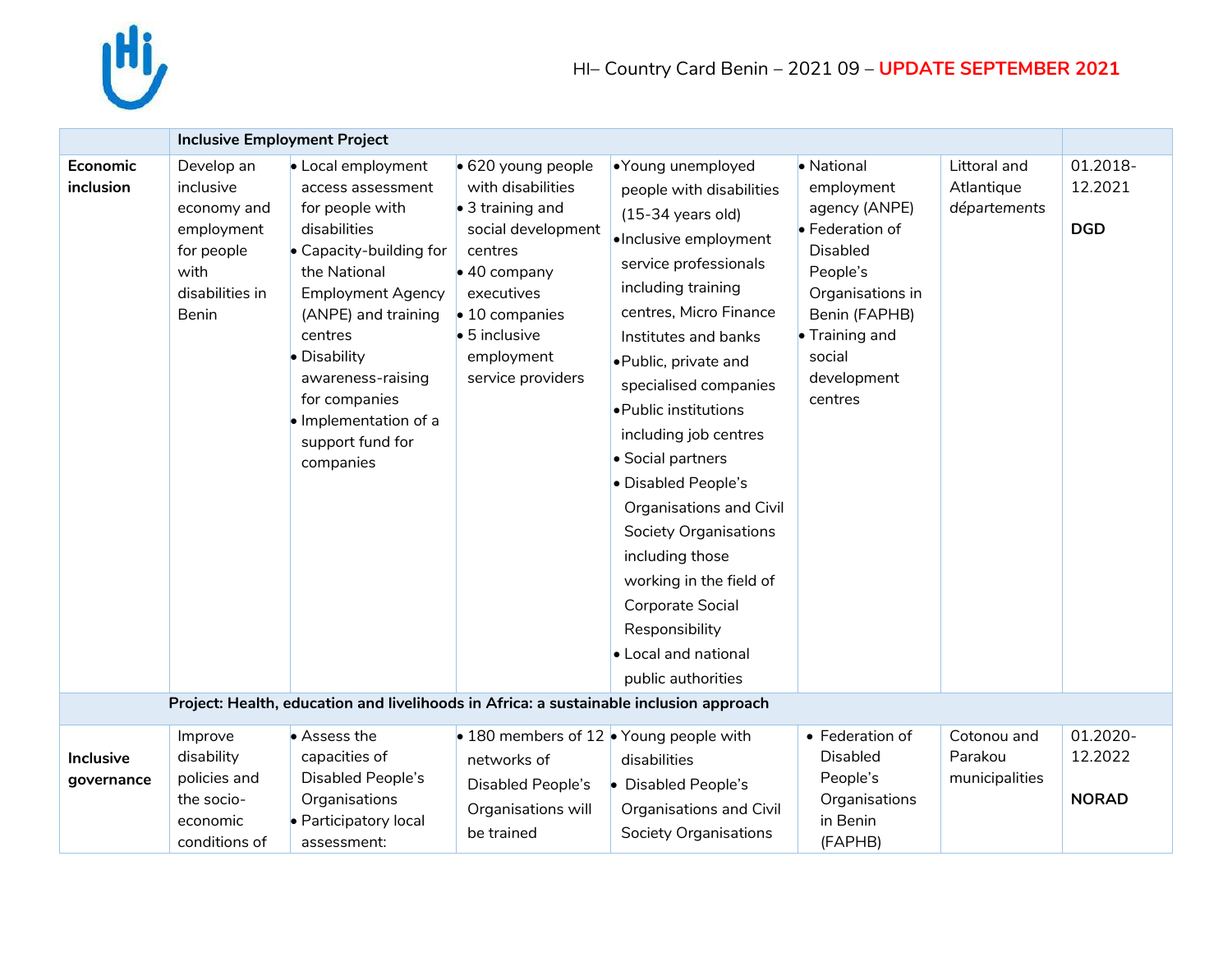

|  | people with<br>disabilities in<br>Africa through<br>their<br>meaningful<br>involvement in<br>the<br>development<br>and<br>implementatio<br>n of local,<br>national and<br>regional<br>policies and<br>programmes<br>to advance<br>their rights | community<br>involvement of<br>People with<br>Disabilities and<br>clearing obstacles to<br>accessing basic<br>social services<br>• Organisational<br>empowerment<br>• BRIDGE training<br>(Convention on the<br><b>Rights of Persons</b><br>with Disabilities,<br>disability diversity,<br>public policies,<br>sustainable<br>development goals)<br>• Advocacy by<br>Disabled People's<br>Organisations and<br><b>Civil Society</b><br>Organisations<br>• Accessibility work | $\bullet$ 10 young people<br>will be helped to<br>express their<br>personal needs<br>$\bullet$ 2 social<br>development<br>centres will be<br>provided with<br>support and<br>assistance to refer<br>and advise young<br>people with<br>disabilities<br>• 25 service providers<br>and heads of<br>municipal services<br>$\bullet$ 10 service providers<br>assisted on the<br>quality of services<br>provided to people<br>with disabilities<br>• Members of the<br>Federation of<br>Disabled People's<br>Organisations will<br>be trained on | • Local and national public<br>authorities<br>• Service providers | • Cotonou and<br>Parakou town<br>halls |  |  |
|--|------------------------------------------------------------------------------------------------------------------------------------------------------------------------------------------------------------------------------------------------|-----------------------------------------------------------------------------------------------------------------------------------------------------------------------------------------------------------------------------------------------------------------------------------------------------------------------------------------------------------------------------------------------------------------------------------------------------------------------------|---------------------------------------------------------------------------------------------------------------------------------------------------------------------------------------------------------------------------------------------------------------------------------------------------------------------------------------------------------------------------------------------------------------------------------------------------------------------------------------------------------------------------------------------|-------------------------------------------------------------------|----------------------------------------|--|--|
|--|------------------------------------------------------------------------------------------------------------------------------------------------------------------------------------------------------------------------------------------------|-----------------------------------------------------------------------------------------------------------------------------------------------------------------------------------------------------------------------------------------------------------------------------------------------------------------------------------------------------------------------------------------------------------------------------------------------------------------------------|---------------------------------------------------------------------------------------------------------------------------------------------------------------------------------------------------------------------------------------------------------------------------------------------------------------------------------------------------------------------------------------------------------------------------------------------------------------------------------------------------------------------------------------------|-------------------------------------------------------------------|----------------------------------------|--|--|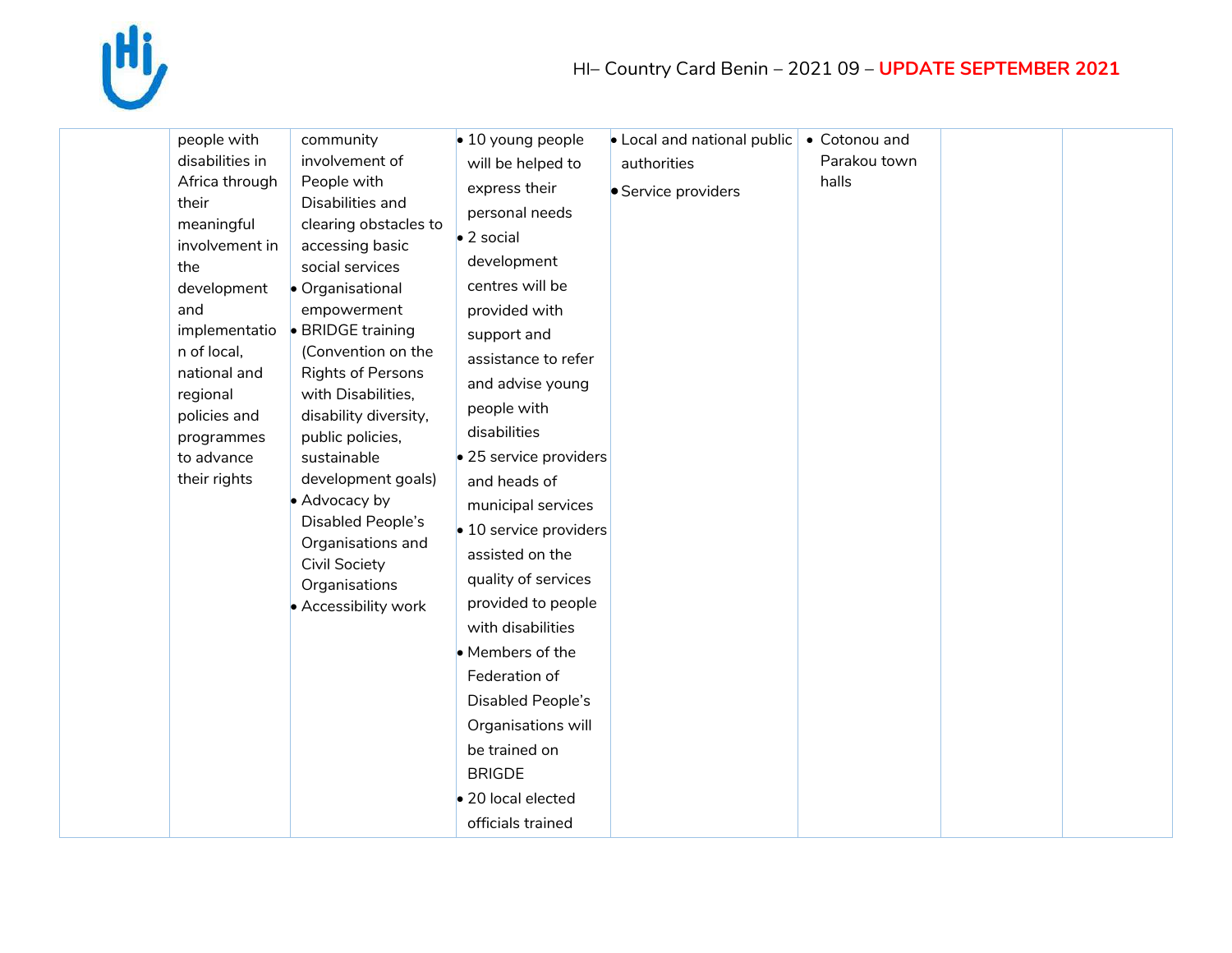

|                                | <b>Inclusive Education Project</b>                                                                                                                                                                                   |                                                                                                                                                                                                                                                                                          |                                                                                                                                                                                                                                                 |                                                                                                                                                                                                                                |                                                                                                                                                                                                                                                                                                            |                                                                 |                                    |
|--------------------------------|----------------------------------------------------------------------------------------------------------------------------------------------------------------------------------------------------------------------|------------------------------------------------------------------------------------------------------------------------------------------------------------------------------------------------------------------------------------------------------------------------------------------|-------------------------------------------------------------------------------------------------------------------------------------------------------------------------------------------------------------------------------------------------|--------------------------------------------------------------------------------------------------------------------------------------------------------------------------------------------------------------------------------|------------------------------------------------------------------------------------------------------------------------------------------------------------------------------------------------------------------------------------------------------------------------------------------------------------|-----------------------------------------------------------------|------------------------------------|
| Inclusive<br>education         | Improve<br>tangibly the<br>living<br>conditions of<br>people with<br>disabilities and<br>vulnerable<br>people based<br>on an inclusive<br>and<br>participatory<br>approach                                           | • Advocacy to include<br>children with<br>disabilities in the<br>country's education<br>policies and<br>strategies.<br>• Organise<br>consultations with<br>care providers for<br>children with<br>disabilities<br>• Provide teachers with<br>inclusive education<br>training and support | • 500 children with<br>disabilities<br>$\bullet$ 238 teachers<br>$\bullet$ 4 special schools<br>$\bullet$ 10 decentralised<br>technical service<br>officers<br>$\bullet$ 2 NGOs<br>$\bullet$ 5 community-<br>based<br>rehabilitation<br>centres | • Children with<br>disabilities and their<br>families<br>• Disabled People's<br>Organisations<br>• Education actors                                                                                                            | • Ministry of Social<br>Affairs and<br>Microfinance<br>· NGO La Colombe -<br><b>Hibiscus</b><br>· NGO Equilibre<br>Bénin<br>• Ministry of Nursery<br>and Primary<br>Education                                                                                                                              | Littoral and<br>Atlantique<br>départements                      | 01.2018-<br>12.2021<br><b>AFD</b>  |
|                                |                                                                                                                                                                                                                      |                                                                                                                                                                                                                                                                                          |                                                                                                                                                                                                                                                 | CAPAF SEC Project: "Capacity-Building for African Humanitarian Mine Action (HMA), Weapons and Ammunition Risk                                                                                                                  |                                                                                                                                                                                                                                                                                                            |                                                                 |                                    |
|                                |                                                                                                                                                                                                                      | Management (WRAM) and the Promotion of Safe Environments"                                                                                                                                                                                                                                |                                                                                                                                                                                                                                                 |                                                                                                                                                                                                                                |                                                                                                                                                                                                                                                                                                            |                                                                 |                                    |
| Armed<br>violence<br>reduction | Improve the<br>physical<br>security of<br>African<br>populations<br>through<br>capacity<br>building in<br>humanitarian<br>mine action<br>and the<br>management<br>and<br>destruction of<br>weapons and<br>munitions. | · Improve the<br>training services<br>and quality of the<br>Post-conflict mine<br>action and<br>clearance<br>development centre<br>· Build technical<br>capacities in the<br>quality<br>management of<br>mine actions and<br>weapons and<br>munition stockpile<br>management             | • The post-conflict<br>mine action and<br>clearance<br>development centre<br>• State actors<br>(National Mine<br><b>Action Centres -</b><br>CNLAM)<br>• National<br>Commissions for<br>Small Arms Non-<br>Proliferation<br>(Com.Nat)            | • Communities directly<br>affected by the threat<br>of mines, explosive<br>remnants of war and<br>improvised explosive<br>devices in targeted<br>areas<br>• Team members and<br>partners in the<br>countries where HI<br>works | • The CPADD (Post-• Benin<br>conflict mine action Guinea Bissau<br>and clearance<br>development<br>centre)<br>• National<br>commissions for<br>small arms non-<br>proliferation<br>(Senegal, Guinea-<br>Bissau, Benin,<br>Niger and Chad)<br>• National Mine<br>Action<br>Commissions<br>(Senegal and DRC) | • Niger<br>$\bullet$ DRC<br>$\bullet$ Senegal<br>$\bullet$ Chad | 07.2020-<br>12.2021<br><b>CDCS</b> |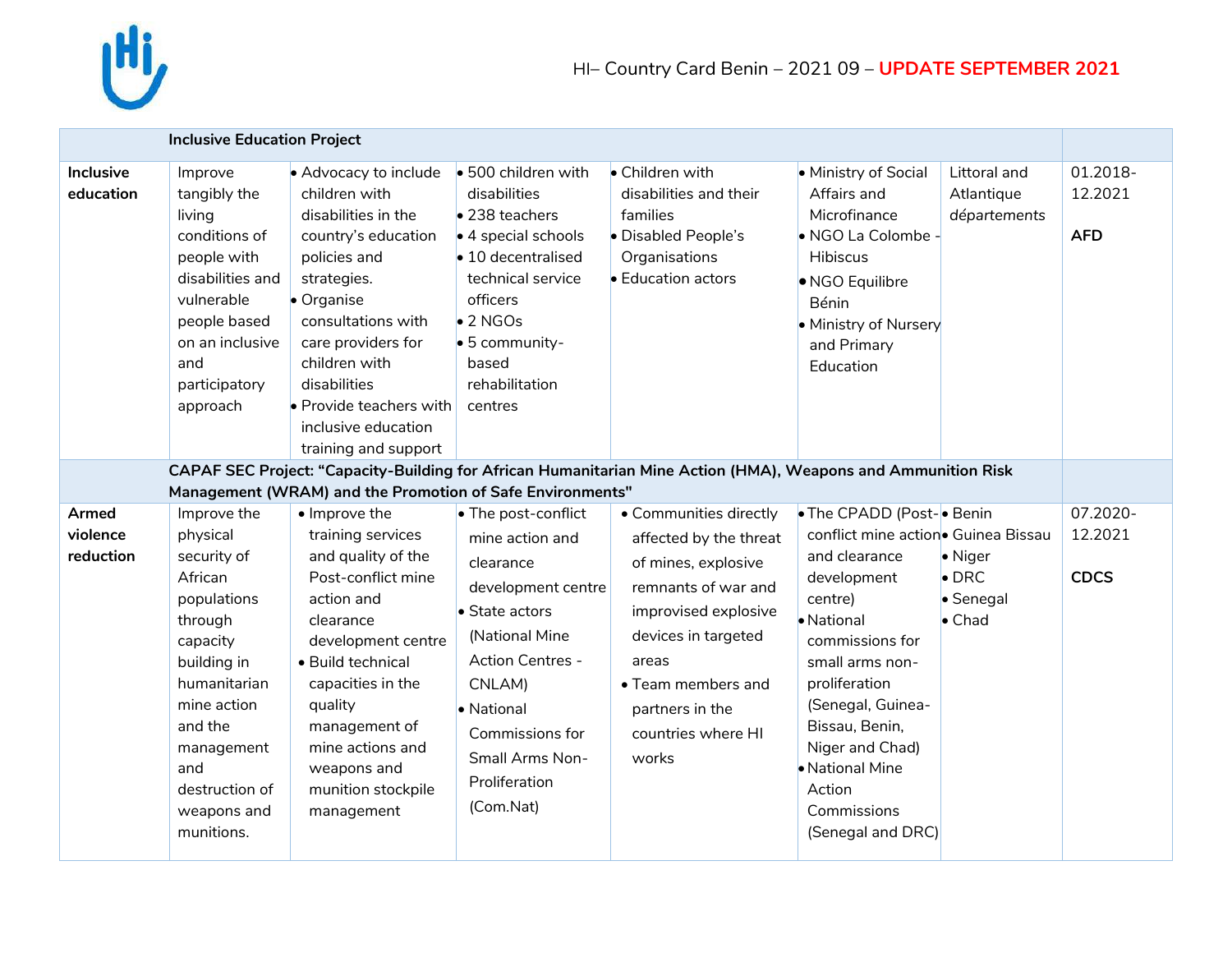

|                                                                                                                                      |                                                                                | • Assist armed<br>violence research                                                                                                                                                                                                                                            |                                                                    |                                                                                 |                                                                                                                                                                                                                                                     |                                                                                                                                                                                  |                                    |
|--------------------------------------------------------------------------------------------------------------------------------------|--------------------------------------------------------------------------------|--------------------------------------------------------------------------------------------------------------------------------------------------------------------------------------------------------------------------------------------------------------------------------|--------------------------------------------------------------------|---------------------------------------------------------------------------------|-----------------------------------------------------------------------------------------------------------------------------------------------------------------------------------------------------------------------------------------------------|----------------------------------------------------------------------------------------------------------------------------------------------------------------------------------|------------------------------------|
|                                                                                                                                      |                                                                                |                                                                                                                                                                                                                                                                                |                                                                    |                                                                                 |                                                                                                                                                                                                                                                     |                                                                                                                                                                                  |                                    |
|                                                                                                                                      | <b>SIGNAL project</b>                                                          |                                                                                                                                                                                                                                                                                |                                                                    |                                                                                 |                                                                                                                                                                                                                                                     |                                                                                                                                                                                  |                                    |
| <b>Build the</b><br>capacities of<br>the supply<br>chain and<br>strengthen<br>access to<br>humanitaria<br>n actors and<br>the market | Improve the<br>impact of<br>assistance                                         | $\bullet$ Identify areas for<br>field assessments<br>• Gather secondary<br>data<br>• Market/transport<br>and road network<br>assessments<br>• Analysis report &<br>creation of Logistics<br>Vulnerability Index<br>maps<br>• Data analysis and<br>mapping<br>• Presentation of | Humanitarian and<br>development<br>actors                          | Local communities<br>falling within the scope<br>of the project                 | $\bullet$ PONGIB<br>• Town halls within<br>the scope of the<br>project<br>• Carrier unions<br>• National Districts<br>Association of<br>Benin (ANCB)<br>· Ministry of<br>Infrastructure<br>and Transport<br>(MIT)<br>· National Civil<br>Protection | • Alibori<br>(Malanville,<br>Karimama,<br>Banikoara,<br>Gogounou,<br>Kandi and<br>Segbana)<br>• Borgou<br>(Parakou,<br>Tchaourou,<br>Kalalé, Pèrèrè,<br>N'Dali and<br>Bembèrèkè) | 03.2021-<br>10.2022<br><b>OFDA</b> |
|                                                                                                                                      |                                                                                | reports and maps<br>• Feedback with<br>humanitarian<br>organisations and<br>authorities on the<br>usefulness of the<br>Logistics Vulnerability<br>Index                                                                                                                        |                                                                    |                                                                                 | Agency (ANPC)                                                                                                                                                                                                                                       |                                                                                                                                                                                  |                                    |
|                                                                                                                                      | <b>MAKING IT WORK project</b>                                                  |                                                                                                                                                                                                                                                                                |                                                                    |                                                                                 |                                                                                                                                                                                                                                                     |                                                                                                                                                                                  |                                    |
| Inclusive<br>governance                                                                                                              | Strengthen the   Identify<br>advancement,<br>protection and<br>exercise of the | organisations with<br>best practice on<br>violence against                                                                                                                                                                                                                     | · Disabled people's<br>organisations<br>• Women's<br>organisations | • Disabled People's<br>Organisations<br>• Beneficiaries of<br>Disabled people's | Identification<br>underway                                                                                                                                                                                                                          | •Cotonou<br>•Borgou<br>• Atlantique<br>region                                                                                                                                    | 08.2020-<br>07.2023                |
|                                                                                                                                      | rights of<br>people with<br>disabilities                                       | women with<br>disabilities                                                                                                                                                                                                                                                     | • Civil society<br>organisations                                   | organisations                                                                   |                                                                                                                                                                                                                                                     |                                                                                                                                                                                  |                                    |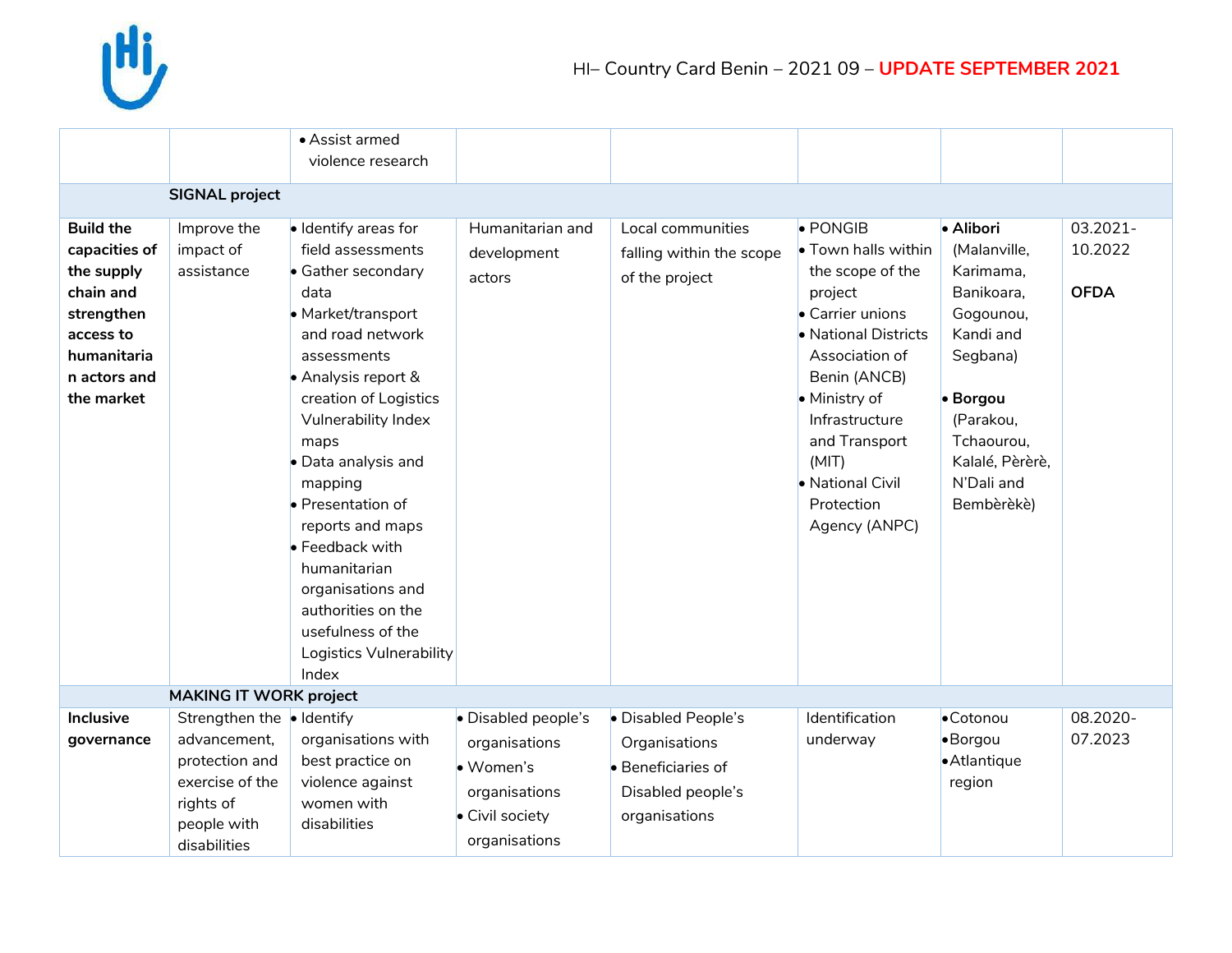

| with a focus   | $\bullet$ Implement a |
|----------------|-----------------------|
| on             | capacity-building     |
| discrimination | plan for the          |
| and violence   | identified            |
| towards        | organisations         |
| women and      |                       |
| young girls    |                       |
| with           |                       |
| disabilities   |                       |
|                |                       |